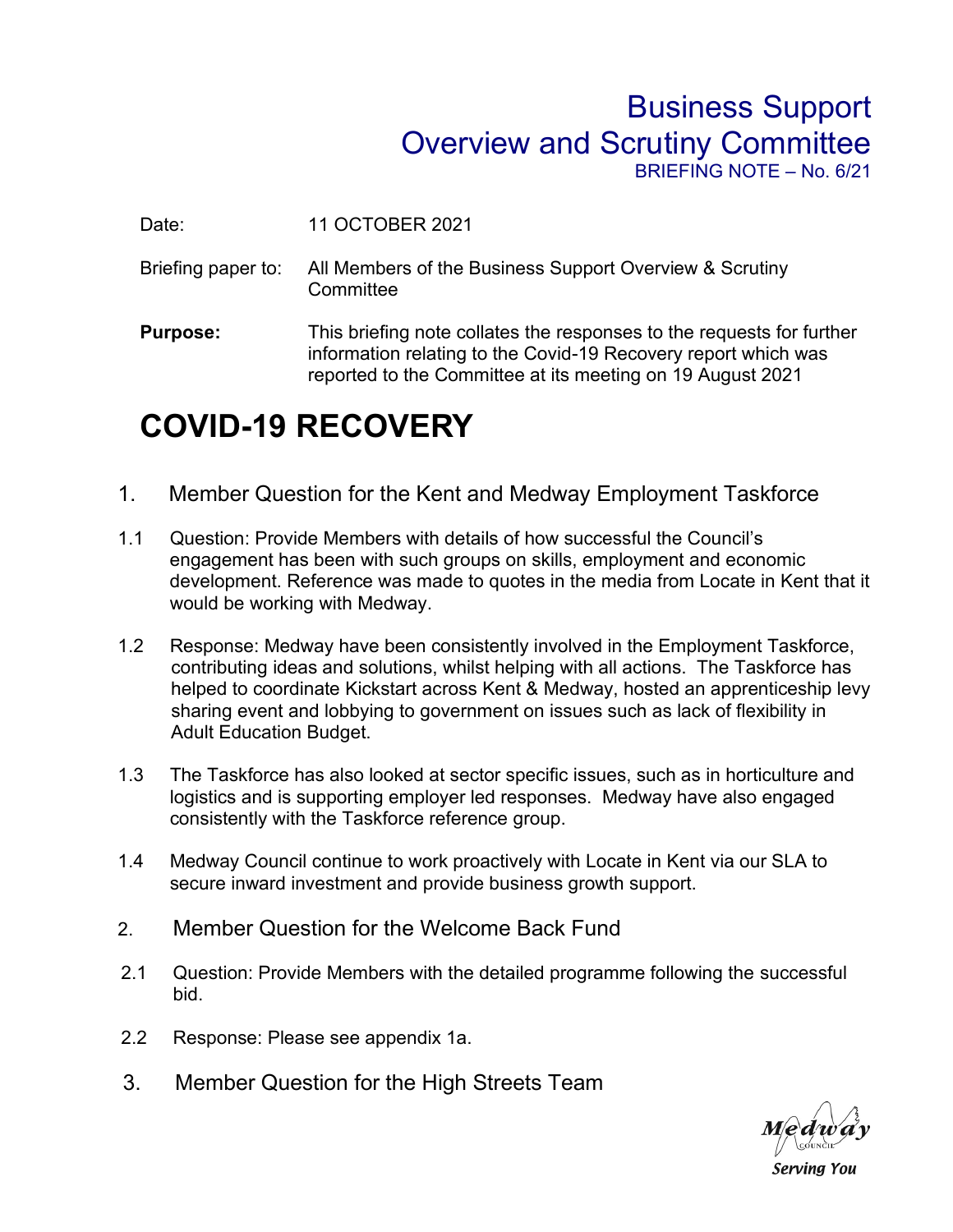- 3.1 Question: Advise Members if this will apply to all High Streets or only those of the main Medway towns.
- 3.2 Response: A one-off deep cleanse specification is currently being prepared and will include all the main Five Town Centres.
- 4. Member Question for the Communications Team
- 4.1 Question: Provide Members with data on the success of the #WhoKnew campaign.
- 4.2 Response: The #WhoKnew campaign, which ran in the lead up to, and during the summer holidays (mid-May – Aug) was all about the unique things that Medway has to offer.
- 4.3 As 2021 was all about the staycation, we wanted to prove that staying close to home is just as wonderful, unique and memorable as any summer getaway - it all depends on the people you spend time with and the experiences you encounter together. Not only did we promote family attractions, our thriving cultural scene, the breath-taking natural landscapes, and the adventures you can have both on and off the water, but we also spoke about the importance that staying close-by has on the local economy, being proud of where you live and not forgetting the positive impact it has on the environment.
- 4.4 We also encouraged residents and visitors to get involved by posting their #WhoKnew photos on their social media channels and tag us too. This user generated content helps our engagement and therefore increases the number of people who see all the great things we have to shout about.
- 4.5 Our target market was split into four groups:
	- Young families
	- Multi-generational with young children
	- Multi-generational with older or no kids
	- Couples
- 4.6 Print
- 4.6.1 We built-up even better relationships with external partners and featured a lot of them in our campaign. There have been, (and many are still up), a number of billboards around Medway, posters on the backs of buses, roadside banners, advertising boards and huge hoarding advertisements promoting places such as Copper Rivet, Fen Bell Zoo, our beautiful countryside, electric go-karting, DiggerLand, The Dockyard, Medway's vibrant cultural scene, the fun you can have on the river and the fact you can even go champing – that's glamping in churches. Plus so much more.



**Serving You**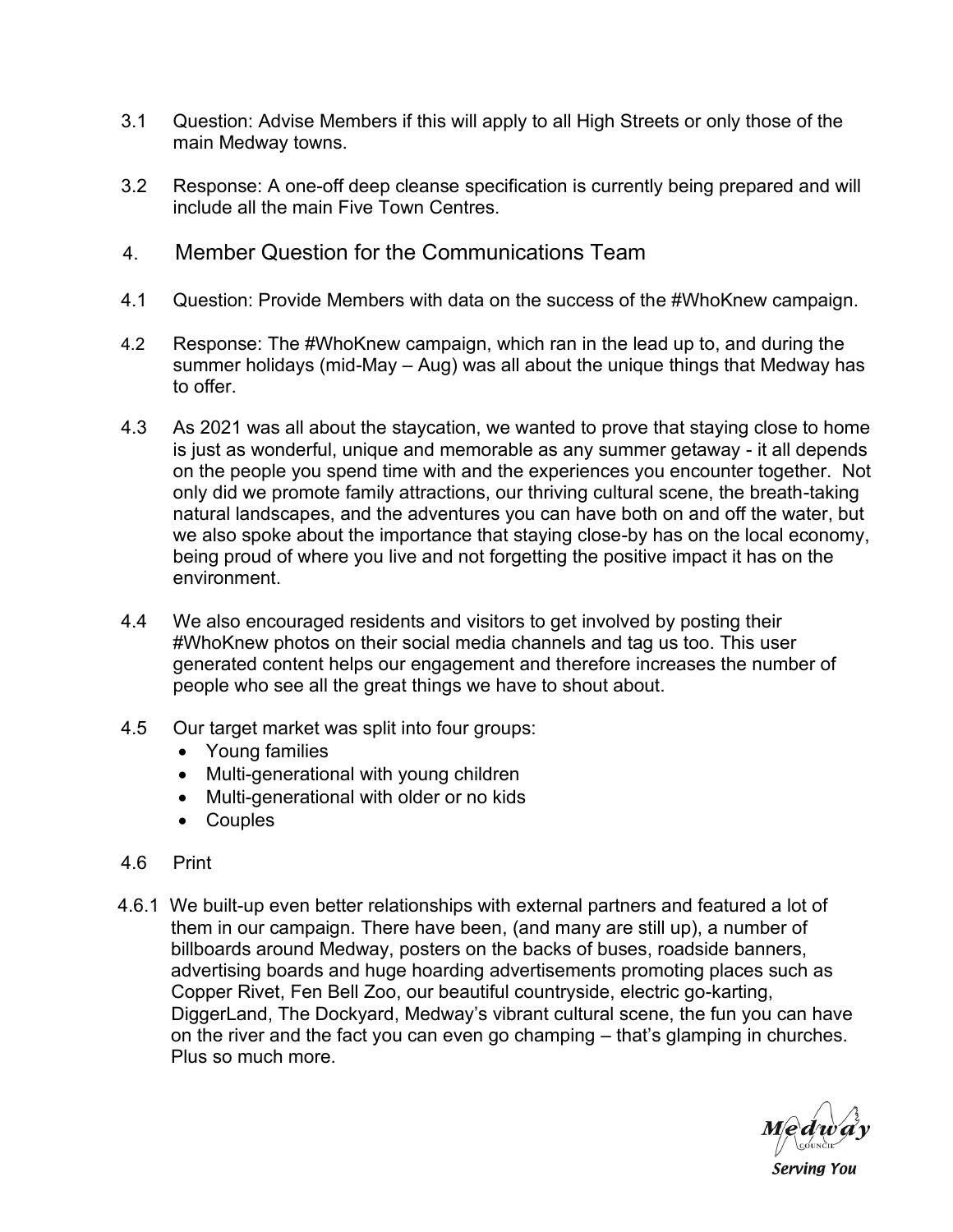- 4.6.2 We designed a pocket guide detailing all of our cultural events that were taking place during the summer, as well as a mix of tourist attractions, our outdoor cinema screenings and outdoor theatre productions. This went to all primary schools in Medway, straight into each child's bookbag. We had a huge double page feature in Medway Matters (distribution of 120,000 – goes to all households in Medway), and MMM magazine (readership of 75,000. Placed in various shops, hotels and attractions across Kent).
- 4.6.3 We are currently refurbing the VIC to showcase everything that Medway has to offer. Part of this work is highlighting various #WhoKnew messages. Such as – #WhoKnew Medway has the longest toboggan run in the UK #WhoKnew you could see a canon being fired in Medway.
- 4.6.4 We had seven pages on Medway within the Discover Britain magazine p72-75. <https://issuu.com/chelseamagazines/docs/dzbryznoctnov21>
- 4.6.5 We were also approached by a 9-year-old school girl Imogen during the campaign, who wanted to focus her school project on her favourite places in Medway. She'd seen our campaign so wanted to find out more. She did an amazing job, we shared her work on our social media channels. https://www.facebook.com/VisitMedway/
- 4.7 Digital
- 4.7.1 Radio ads, digital ads, website takeovers, sponsored content and adverts across streaming radio, on-demand services, smart speakers and podcasts (DAX) were all part of the campaign.
- 4.7.2 Radio campaign on Heart FM reached 171,000 people. These listeners heard this advert 3.5 times.
- 4.7.3 DAX 102,000 impressions. We know that our entire advert was listened to by 93.7% of those people. Meaning 99,229 people heard and listened to our advert. This is an amazing result. We also know that the vast majority of people (71.5%) listen to streaming services through smart speakers. This information will help us in future campaigns.
- 4.7.4 Digital ads reached 2,507,910 people and resulted in nearly 3,500 people click on the Visit Medway website – exactly what we wanted.
- 4.7.5 Radio campaign on KMFM reached 177,399 people.
- 4.7.6 In June, July and Aug we ran competitions on KMFM. We asked DiggerLand, SOAR electric go-karting and Red2Red Speedboat Tours for free tickets to give away. 100s of people entered and the feedback we received from these external partners was amazing.

**Serving You**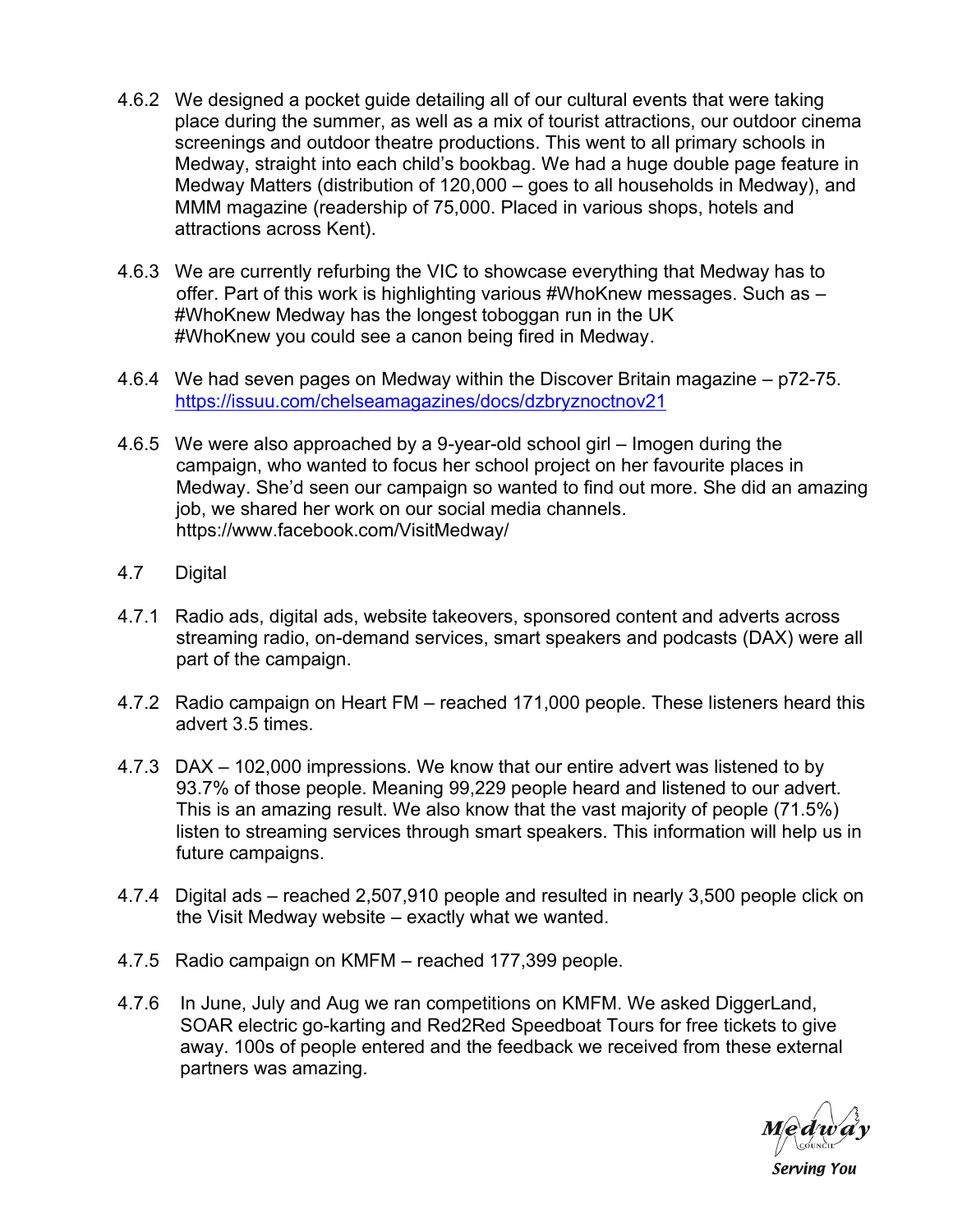- 4.7.7 We also managed to speak live on KMFM three times during the summer holidays. Helen Steel who manages the Visit Medway website, Janet Fischer (member of Chatham Intra Cultural Consortium) and Red2Red, all promoted the #WhoKnew campaign across Medway.
- 4.8 External Partner Feedback
- 4.8.1 *"We can't thank you enough for all your support this year, in our first season of full operation. It was great to broaden our exposure and we had many bookings as a direct result of the KMFM coverage. You significantly helped this year and really made a difference. We also definitely increased the geographic reach beyond the local social media groups, as a direct result of your efforts. We had guests from Gravesham, Dartford and London! Thanks again from all of us at Red2Red!".- Red2Red*
- 4.8.2 I would definitely say it was a success. We had people calling up saying they saw posters in the Rochester VIC and around Medway. People also said they heard us on KMFM when ringing to book tickets / enquiring via social media – DiggerLand.
- 4.9 Social media
- 4.9.1 To supplement all of the above, we also ran an extensive social media campaign. Ultimately, we wanted people to engage with us, which would further our reach, and also go to the Visit Medway website to find out just exactly what Medway has to offer.
- 4.9.2 Social media statistics between mid-May-August 2021
	- Facebook reach 104,211 people
	- Instagram reach 2,039 people
	- Twitter impressions 20,543 people
	- Visits to the website 102,560 people.
- 4.9.3 We have great levels of engagement. People are commenting, tagging their friends, tagging us, using our hashtags and liking our posts. This great engagement on social media was reflected in the performance of the Visit Medway website, which saw a 91% increase in sessions from April to June. These great figures only continued to rise throughout the coming months, indicating that the campaign really did work. We also saw an increase in foreign visitors of 12%, suggesting that the campaign was successful at driving some international interest to Medway. We weren't focused on international travel because of the restrictions, so this figure bodes well for the future. Although social media interest dropped when our posts eased off, the website continued to perform well and the number of visits continued to rise, demonstrating that the campaign harnessed the interest of the public and made a lasting difference to the website's performance. Website traffic grew significantly during August, this

Medway

**Serving You**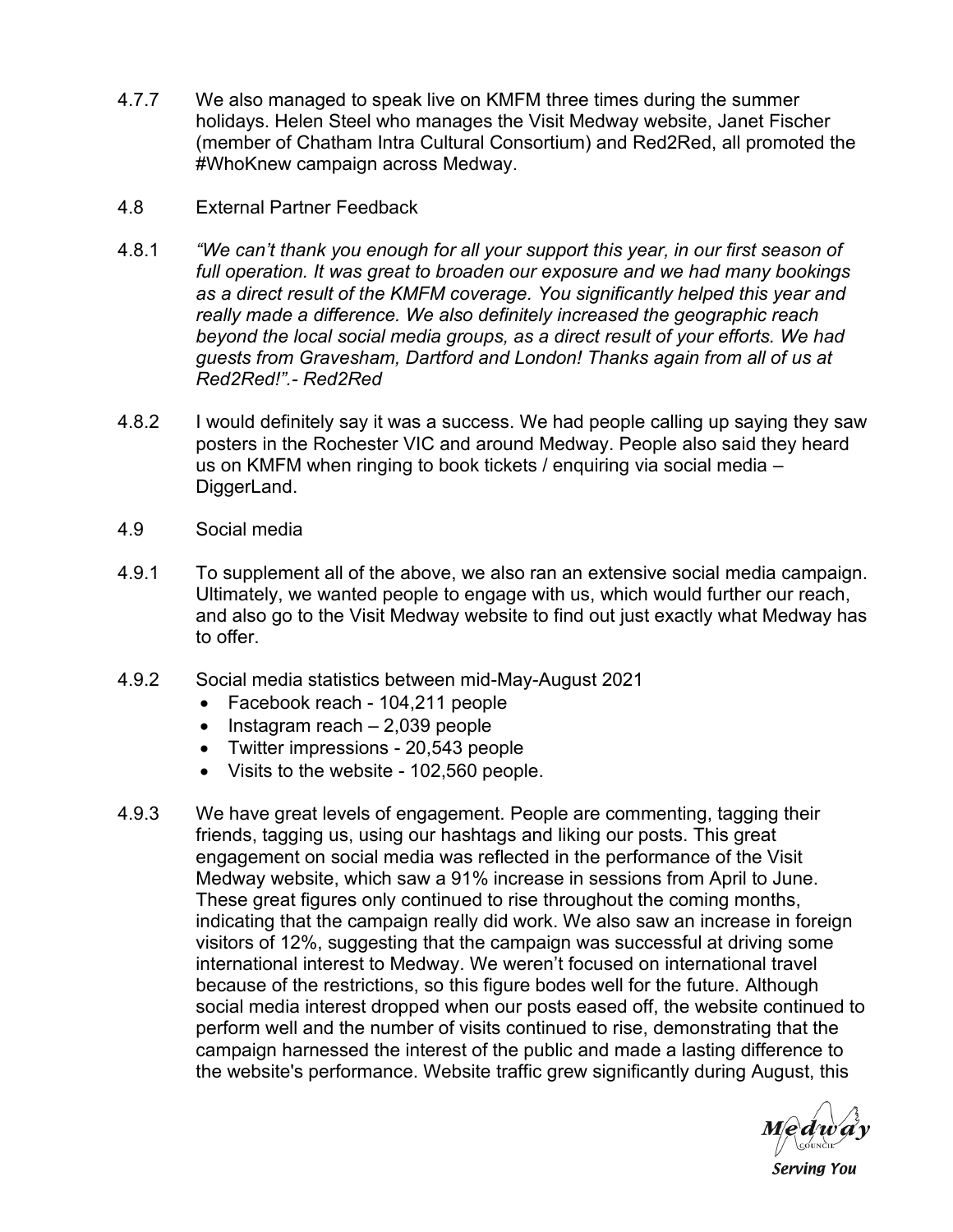coupled with our social media demographic listed below, could suggest that the family audience is the one that's currently most engaged with us.

- 4.9.4 We wrote blogs to increase our engagement and reach even further. We centered them around national trends such as National Picnic Week, Beer Day, International Writers Day etc. We also targeted our different groups with our blogs. We wrote about independent shopping and coffee shops for our younger audience. Top ten family friendly pub garden locations to our 30+ audience and pushed it out when the sun was out. Blogs are great for giving people ideas and jumping on national trends that people are already discussing.
- 4.10 Social media audience
- 4.10.1 This is important so we can tailor our messages even further and increase engagement, which is key.
- 4.10.2 Our social media audience is 76% female which is broken down into the following categories:
	- $18-24-1%$
	- $\bullet$  24–34 20.6%
	- $\bullet$  35-44 37.1%
	- $\bullet$  45-54 22.7%
	- $55-64-13.4%$
	- $65 + -5.2%$ .
- 4.10.3 From the social and website figures presented, it is clear that social media campaigns such as #WhoKnew are extremely successful at grabbing the public's attention, growing our social media following (+46% on FB and +32% on Twitter) as well as making a lasting difference to website performance. Therefore, a continued strong social media presence, as well as an increased number of thought-provoking campaigns like this are likely to significantly increase our performance and our public profile, which, in turn, would result in increased tourism to Medway.
- 4.10.4 We are currently filming a tourism video with the hope to start using from Feb 2022. We aim to produce a long video that coach companies and external tourism operators can use. As well as shorter videos that are suitable for social media and digital channels, which will be aimed at our different target audiences.
- 5. Member Question for the Lead of the Economy & Infrastructure Recovery Cell
- 5.1 Question: Advise Members if, when this cell was established, organisations were asked to join or self-nominated. It was questioned why UCA were not members when it was established.

Medway

**Serving You**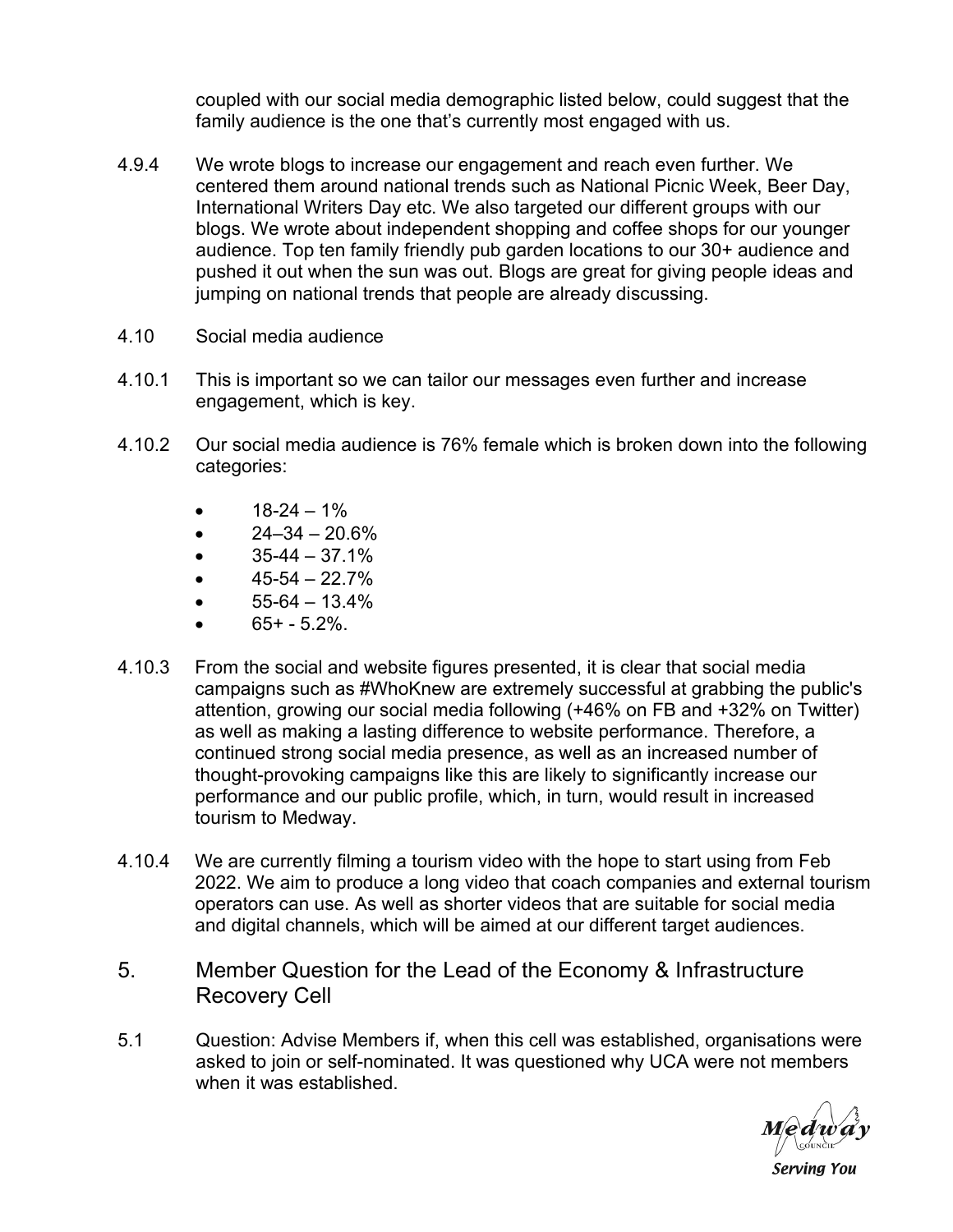- 5.2 Response: A cross-section of local organisations were asked to join the Cell, with membership discussed at the initial meeting to verify that it was suitably representative of Medway. As we have strong existing relationships with the University of Kent (UoK) and University of Greenwich (UoG), they were invited to represent the HE sector in Medway on the Cell. With UoK and UoG able to represent HE, we did not consider it necessary to also approach UCA at this time. We do however, engage with UCA through a number of other forums e.g. Creative Medway and the High Street Heritage Action Zone Cultural Consortium amongst others.
- 6. Member Question for the Lead of the Future High Streets Fund Bid
- 6.1 Question: Advise Members what happened to the 2nd tranche bid for Gillingham High Street.
- 6.2 Response: There have been no further rounds of Future High Street Funding (FHSF) allocations, however, we have Bid for £34.83m Government grant funding through the Levelling-Up fund to help support a suite of regeneration projects in Chatham; this is a new scheme which has similar objectives to the FHSF.
- 6.3 We are looking for ways to support Gillingham High Street through Government funded initiatives, however there are not currently any schemes that can support this. We continue to maintain a watching brief on future funding opportunities that will support the regeneration of Gillingham High Street.
- 7. Member Question for the Finance Lead for the Additional Restrictions **Grant**
- 7.1 Question: Provide Members with the criteria
- 7.2 Response: Criteria for the Additional Resources Grant can be found via the links below: <https://www.medway.gov.uk/stepforwardmedway> <https://www.medway.gov.uk/businesssupportgrants> [www.medway.gov.uk/skillsgrants](http://www.medway.gov.uk/skillsgrants)
- 7.3 Medway Council has set aside more than £2.5m to support businesses in the Culture and Creative, Hospitality and Weddings sectors to recover from the impact of Covid-19. Businesses will be able to apply for up to £40,000 to support their recovery, using Government funding provided to Medway under the Additional Restrictions Grant. Promotion of the grant scheme launches at the beginning of October, with businesses able to submit their online application in November. Successful applicants will receive grants early next year.

**Serving You**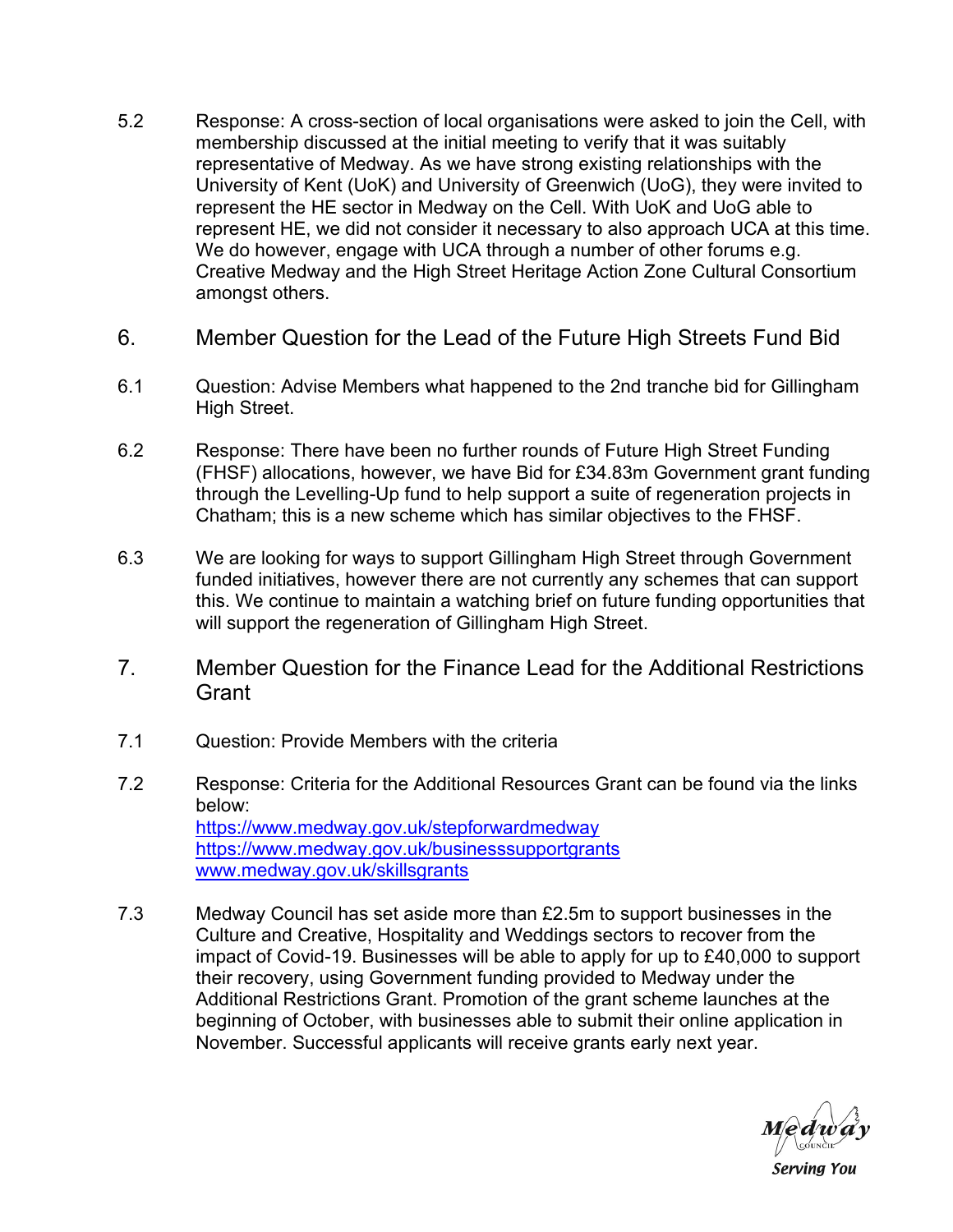- 8. Member Question for the Lead for the Seeing is Believing programme for Child Friendly Medway
- 8.1 Question: Provide Members with an update on the programme
- 8.2 Response: 'Seeing is believing' is what we are branding our child-friendly Medway programming.
- 8.3 The new Child-Friendly Medway launched at the end of April 2021, and our first priority is to consult children, young people and families in Medway to better understand their needs, wants and goals for this initiative. We have had over 3000 responses from children and young people and are continuing to consult them to determine what programming and activities they would like to see delivered as part of Child-Friendly Medway.
- 8.4 As part of our consultation we have also been running focus groups and have started to deliver some programming for 'Seeing is Believing' including:
	- Free Drop-In football in 6 Parks across Medway (Gillingham Park, Palmerston Park, Jacksons Field, Pottery Road Rec, Rainham Rec, Darnley Road Rec). Running 17 July – 4 September. We have engaged hundreds of young people through this programme and are extending this for another 8 weeks to run throughout the autumn.
	- Rapture Gaming Festival & Post-Box initiative and art installation engagement piece with children and young people to capture the voice of the child and give young people a chance to have brand ownership of Child-Friendly Medway. 120 post-boxes were designed by home school students, schools and young people from local nurseries, schools, youth centres, libraries, and various youth groups such as Scouts, Girl Guides, Nucleus Art Clubs, and Club AUsome. These are now on display at the Pentagon Shopping Centre, Chatham. We also have more post boxes being decorated in the coming months through creative workshops for 'seeing is believing'. This programming has engaged hundreds of young people across Medway. Rapture Gaming Festival 3 and 4 July.
		- Play House (soft play) event at the Pentagon Shopping Centre, which ran on 25 August engaged with 100+ young people. Sponsored by Child-Friendly Medway as part of seeing is believing.
	- 8.5 We have more programming that will be starting in autumn 2021, including our first ever Child-Friendly City Hall event on 8 September at the Brook Theatre and additional programming to support developing the Child-Friendly plan in partnership with children, young people, families and carers.



**Serving You**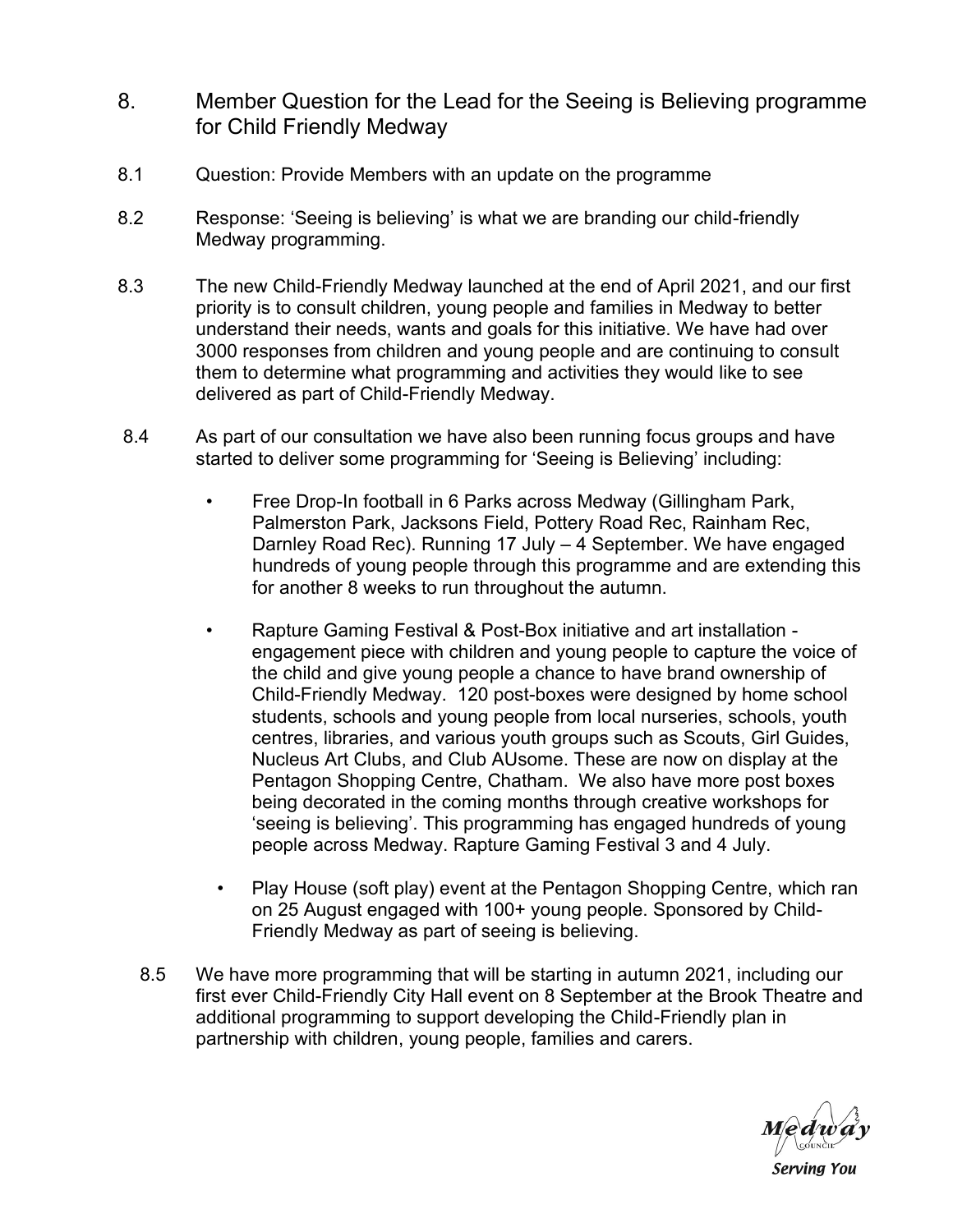## **Welcome Back Fund Programme Framework**

| No.                     | <b>Area of Scope</b>                                                                                                                       | <b>Programme Activity</b>                                                                                                                                                                                                                                                                                                 |
|-------------------------|--------------------------------------------------------------------------------------------------------------------------------------------|---------------------------------------------------------------------------------------------------------------------------------------------------------------------------------------------------------------------------------------------------------------------------------------------------------------------------|
| 1                       | Support to develop an action plan for<br>how the local authority may begin to<br>safely reopen their local economies.                      | To develop a Town Centre Strategy and associated Action Plan in line with<br>existing Town Centre Masterplans and the emerging Local Plan.                                                                                                                                                                                |
| 2 <sup>2</sup>          | Communications and public information<br>activity to ensure that reopening of local<br>economies can be managed<br>successfully and safely | Welcome Back Campaign and messaging to support local economy, encourage<br>local visiting to attractions/shops/hospitality.<br>Our objective is to encourage local residents and wider Kent residents to<br>stay local, shop local and support local and to explore places and venues<br>they didn't know about in Medway |
| $\overline{3}$          | Business-facing awareness raising<br>activities to ensure that reopening of<br>local economies can be managed<br>successfully and safely.  | Refresh guidance packs to businesses on operating safely and making temporary<br>adjustments to premises as Covid journey unfolds.                                                                                                                                                                                        |
| $\overline{\mathbf{4}}$ | Temporary public realm changes to<br>ensure that reopening of local<br>economies can be managed<br>successfully and safely.                | A. Wrapping of empty shops and Medway branding with themes of safely<br>reopening and recovery, climate change and business support on empty<br>shops.<br><b>B.</b> Greening Projects                                                                                                                                     |